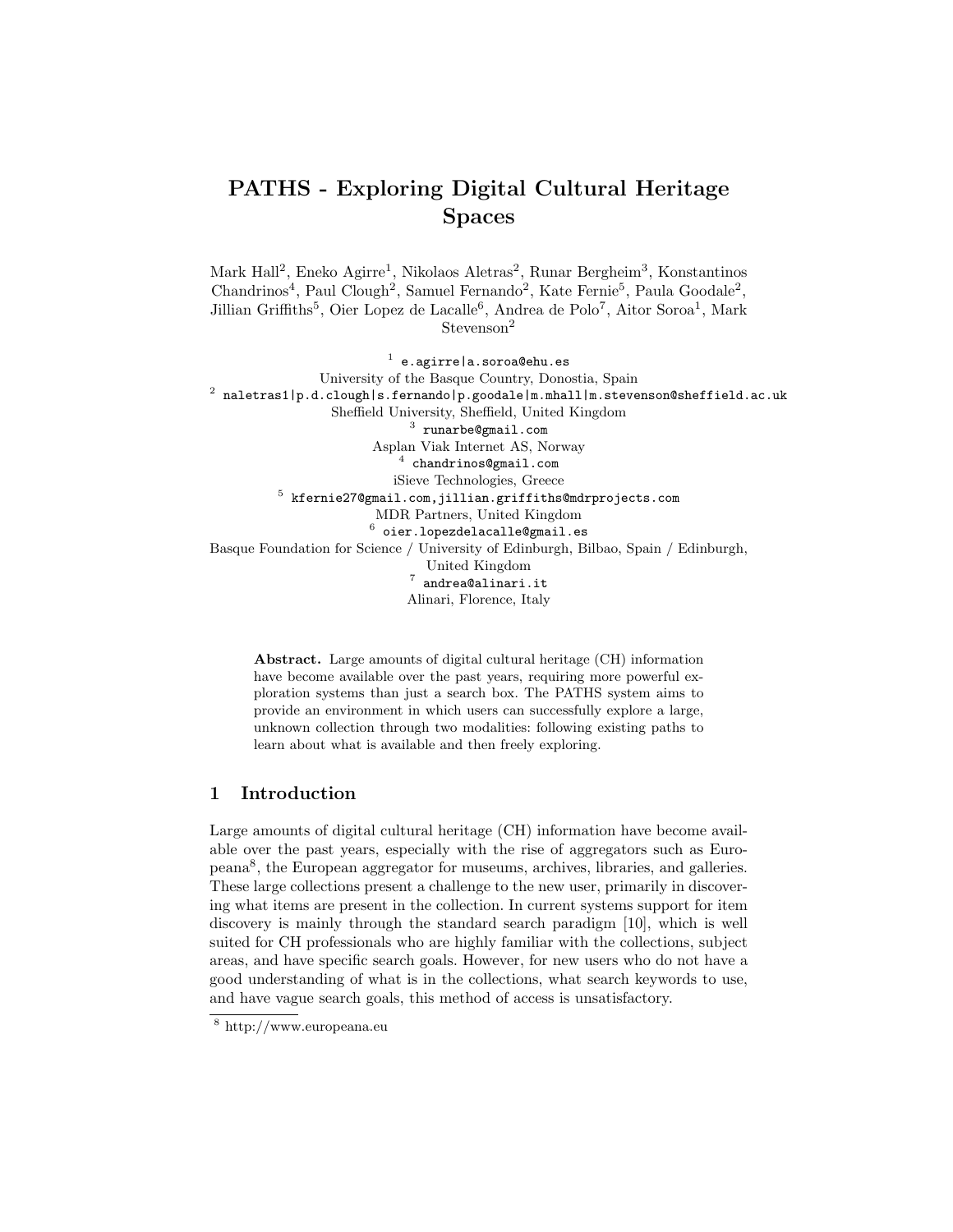Alternative item discovery methodologies are required to introduce new users to digital CH collections [5, 9]. Walden's Paths [8] pioneered the idea of providing users with manually curated paths through the collection. Similarly [7] describe an automatic route-suggestion system for web-pages with the same aim of guiding novice users. To avoid relying on user input to create the initial paths a variety of visualisation techniques [3] have been devised to provide the user with an overview over the collection [6]. Such visualisations provide improved access [11] as long as they ensure that similar items are grouped together [4]. Another benefit is that they promote serendipitous discovery of items [1].

### 2 The PATHS System

The PATHS system presented in this demonstration aims to provide a collection discovery environment that combines the best aspects of these approaches into an integrated, seamless system. The system has two main modes: first, it allows the user to follow existing paths through the collection, a more focused variant of Walden's Paths [8]; second, it allows the user to easily branch off a path and explore the collection on their own. The idea is to assist the novice user in transitioning from consuming existing paths, to exploring on their own, and finally creating paths for others to consume.



Fig. 1. The path-following interface consists of the item itself with its narrative (1), path navigation (2), social features (3), and exploration starting points (4).

Figure 1 shows the user following an existing path. Such a path consists of a linear sequence of items taken from the collection, where each item consists of its original meta-data plus a title and description (1) which the path author uses to create a narrative that the user can navigate along (2). In order to entice the user away from the path and transition them into the exploration phase, similar items and links to the item's topics and keywords are provided (4).

To support the exploration phase the system provides a number of different exploration modalities (Fig. 2), enabling the user to choose the exploration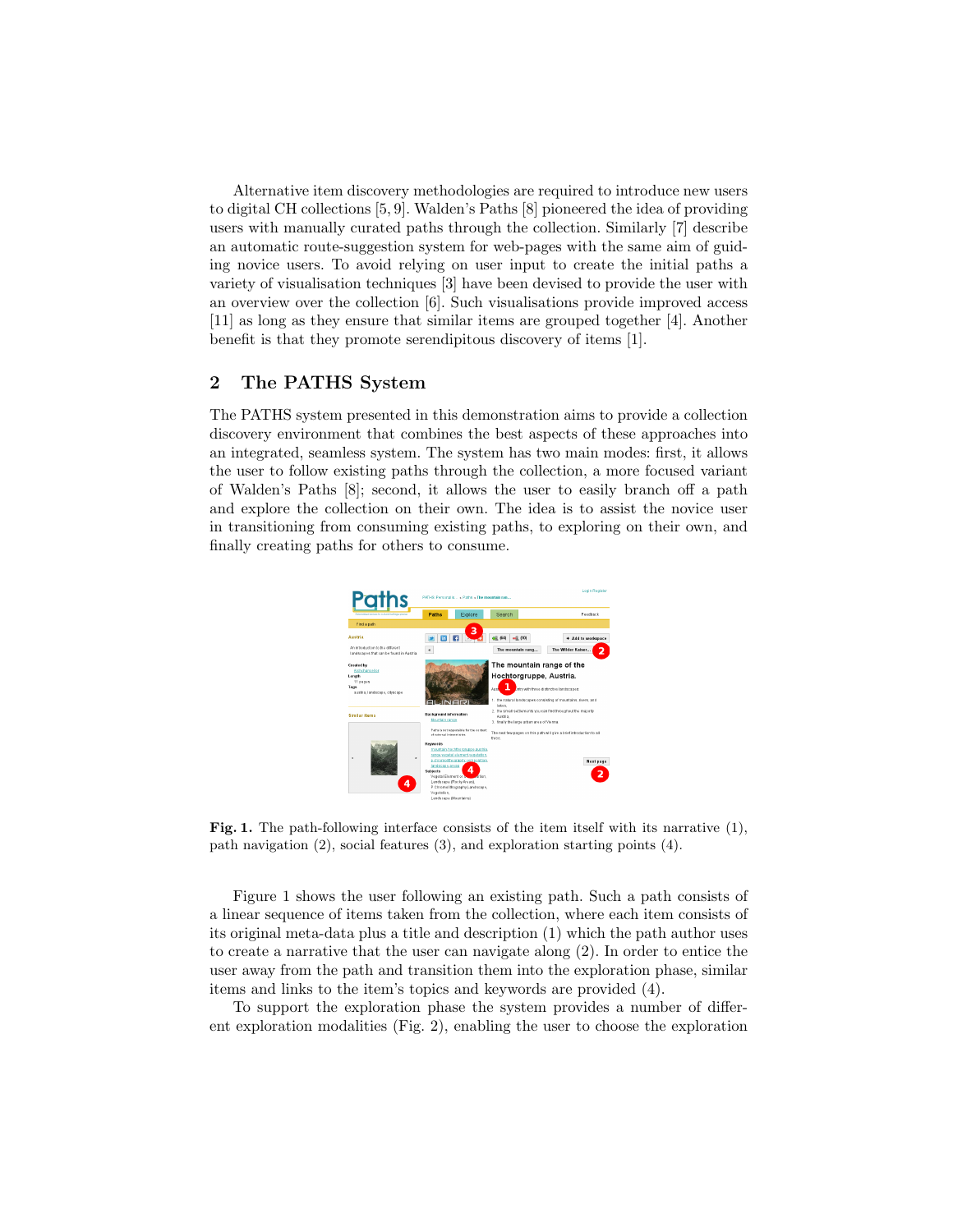methodology that best suits their personal style and their current task or goal. Currently the system supports exploration via standard vocabularies (1), visual representations of hierarchical topic structures (2), and keyword clouds (3). Additionally, as in the path following interface, the provision of similar items provides a horizontal exploration network.

As the user explores the collection they can save the items, vocabulary entries, topics, or keywords to their workspace. The user can then form these into a path to share with their friends, colleagues, or everybody. Sharing and social interaction have become core ideas in the interaction with cultural heritage [2] and the PATHS system follows this trend by allowing the users to share, tag, and comment on anything they find while exploring the collection (Fig. 1 (3)).



Fig. 2. Exploration interface with the three primary exploration methodologies: standard vocabularies (1), visual topics (2), keyword clouds (3).

The PATHS system is built using a three-tier architecture consisting of a set of four component web-services that access a shared data storage and are tied together by the front-end user-interfaces (Fig. 3). The components provide acces to user-profiles, individual items, exploration visualisation, and path following and creating functionality that can be shared across a number of user-interfaces. The demo will focus on the web-based user-interface, but mobile apps and javascript components to enable integration into other sites are also under development.

| Shared Data Storage |  |                |  |                              |                             |                                |
|---------------------|--|----------------|--|------------------------------|-----------------------------|--------------------------------|
| User<br>profile     |  | Item<br>access |  | Exploration<br>visualisation |                             | Path creation<br>and following |
| Web-based Demo      |  |                |  |                              | Mobile Apps   JS Components |                                |

Fig. 3. The three-tier architecture used by the PATHS system